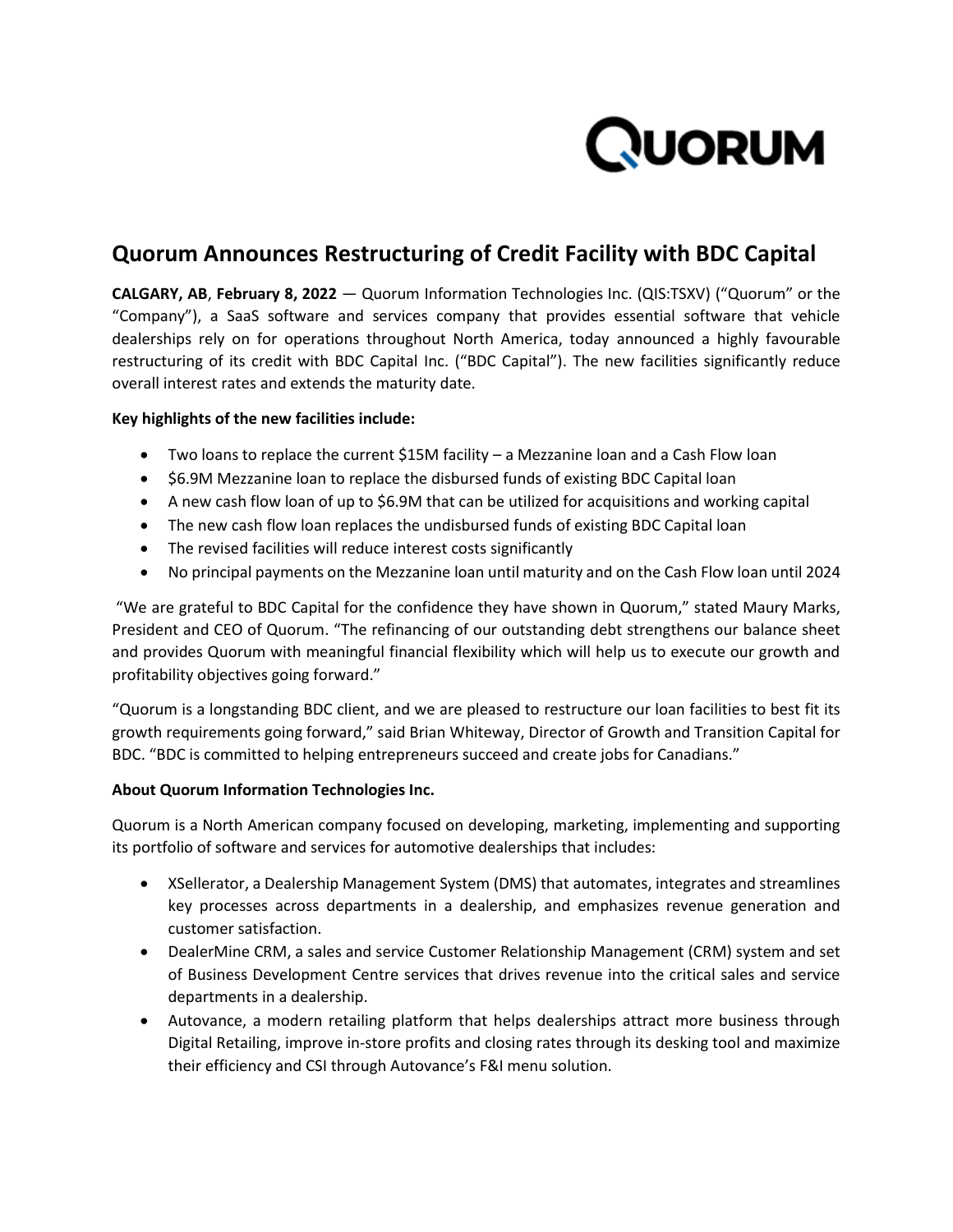Advantage, a full showroom system for independent dealerships and a management system that also includes in-house leasing, inventory management, and accounting.

Quorum Information Technologies Inc. is traded on the Toronto Venture Exchange (TSX-V) under the symbol QIS. For additional information, please go to QuorumInformationSystems.com.

### **About BDC Capital**

BDC Capital is the investment arm of BDC, the bank for Canadian entrepreneurs. With over \$3 billion under management, BDC Capital serves as a strategic partner to the country's most innovative firms. It offers businesses a full spectrum of capital, from seed investments to growth equity, supporting Canadian entrepreneurs who have the ambition to stand out on the world stage. Visit bdc.ca/capital

#### **Quorum Information Technologies Inc. Contacts:**

**Maury Marks** President and Chief Executive Officer 403-777-0036 [Maury.Marks@QuorumInfoTech.com](mailto:Maury.Marks@QuorumInfoTech.com)

**Marilyn Bown** Chief Financial Officer 403-777-0036 [Marilyn.Bown@QuorumInfoTech.com](mailto:Marilyn.Bown@QuorumInfoTech.com)

**Investor Relations Contact** Ron Shuttleworth Partner Oak Hill Financial 647-500-7371 [rshuttleworth@oakhillfinancial.ca](mailto:rshuttleworth@oakhillfinancial.ca)

**BDC** Media Relations [mediainfo@bdc.ca](mailto:mediainfo@bdc.ca) 1-844-625-8321

### **Forward-Looking Information**

*This press release may contain certain forward-looking statements and forward-looking information ("forward-looking information") within the meaning of applicable Canadian securities laws. Forwardlooking information is often, but not always, identified by the use of words such as "anticipate", "believe", "plan", "intend", "objective", "continuous", "ongoing", "estimate", "expect", "may", "will", "project", "should" or similar words suggesting future outcomes. Quorum believes the expectations reflected in such*